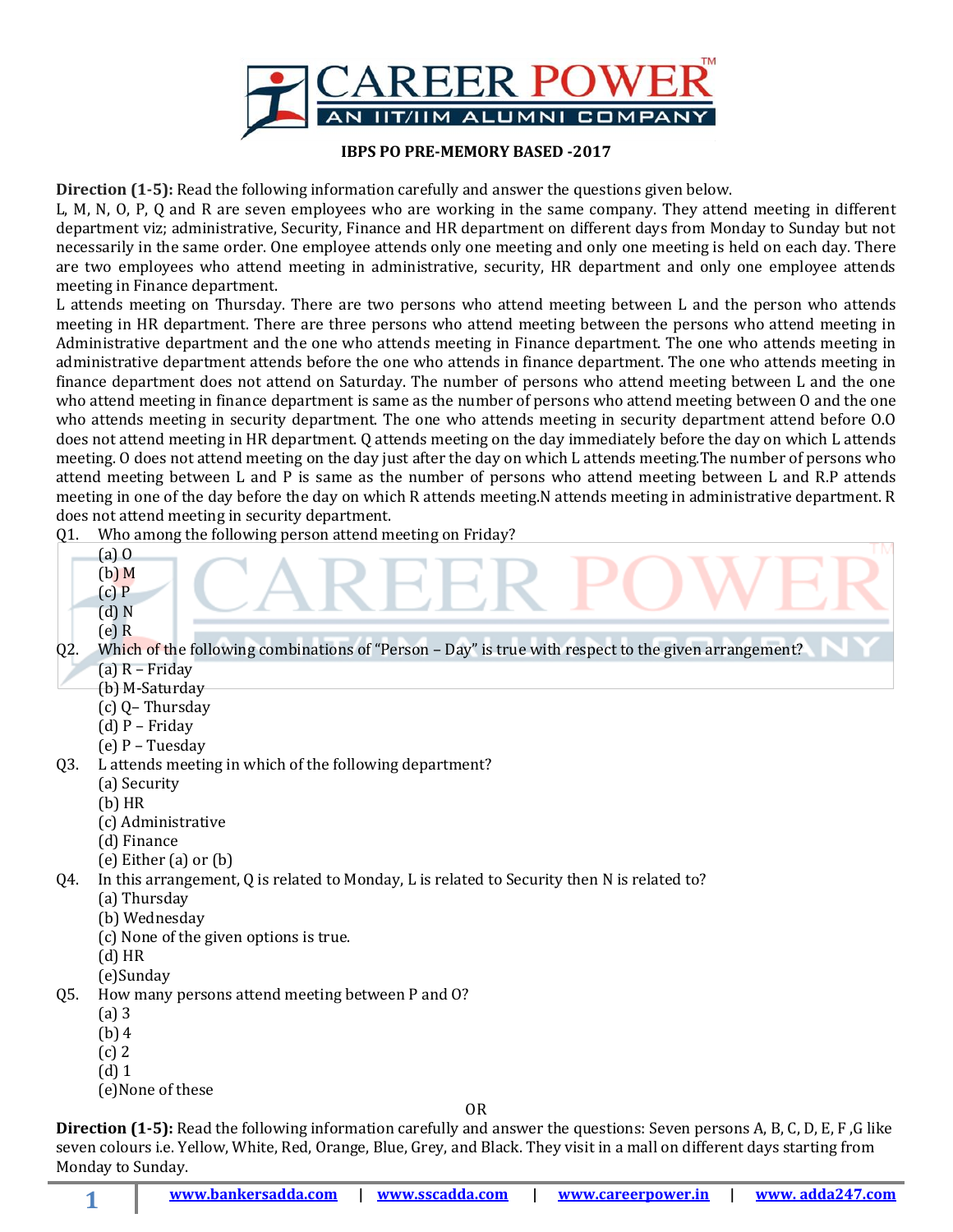- (i) A visits one of the day after Thursday.
- (ii) Only 4 people are in between A and B.
- (iii) The one who likes Red colour visits immediately after B.
- (iv) Only one person visits between Red and Blue.
- (v) The one who likes white colour visits before one of days on which day C visits.
- (vi) The one who likes white colour does not visit on Monday. D visits before E.
- (vii) Only 1 person is in between D and E. D likes Yellow colour.

(viii) The number of persons who visit between A and the who likes Blue color is one less than the number of person who visit between B and C.

(ix) Neither G nor F likes Black. Neither G nor F likes white colour.

- (x) G and E do not visit on Saturday and G doesn't like grey colour.
- Q1. The one who visits just before F, likes which of the following colour?
	- (a) White
	- (b) Red
	- (c) Orange
	- (d) Blue
	- (e) None of these
- Q2. Who amongst the following visits on Sunday?
	- (a) B
	- (b) The one who likes red colour
	- (c) A
	- (d) None of these
	- (e) The one who likes grey
- Q3. Which of the following is true according to the given arrangement?
	- (a) D likes white colour
	- (b) F visits on Wednesday
	- (c) C visits just after G
	- (d) A likes grey colour
	- (e) None of these

Q4. F visits on which of the following day?

- (a) Monday
- (b) Tuesday
- (c) None of these
- (d) Saturday
- (e) Sunday
- Q5. A likes which of the following colour?
	- (a) White
	- (b) Yellow
	- (c) Red
	- (d) Black

**2**

(e) None of these

**Directions (6-10):** In these questions, a relationship between different elements is shown in the statements. The statements are followed by two conclusions. Give answer

11 C.O.

- (a) If only conclusion I is true.
- (b) If only conclusion II is true.
- (c) If either conclusion I or II is true.
- (d) If neither conclusion I nor II is true.
- (e) If both conclusions I and II are true.
- Q(6-7): **Statements:** L>I=N>P; I≥R>K; N≤E<Z
	- 6. **Conclusions: I.** E>P **II.**R<L
	- 7. **Conclusions: I.** K>N **II.**I<Z
- Q(8-9): **Statements:** S>A=N≥D; A≥L>E; M≤L≤D
- 8. **Conclusions: I.** S>E **II.**L<S 9. **Conclusions: I.** A>M **II.**A=M
- Q10. **Statements:** P≥V≥R≤E<Y; G≥E>N **Conclusions: I.** P>N **II.**G≥Y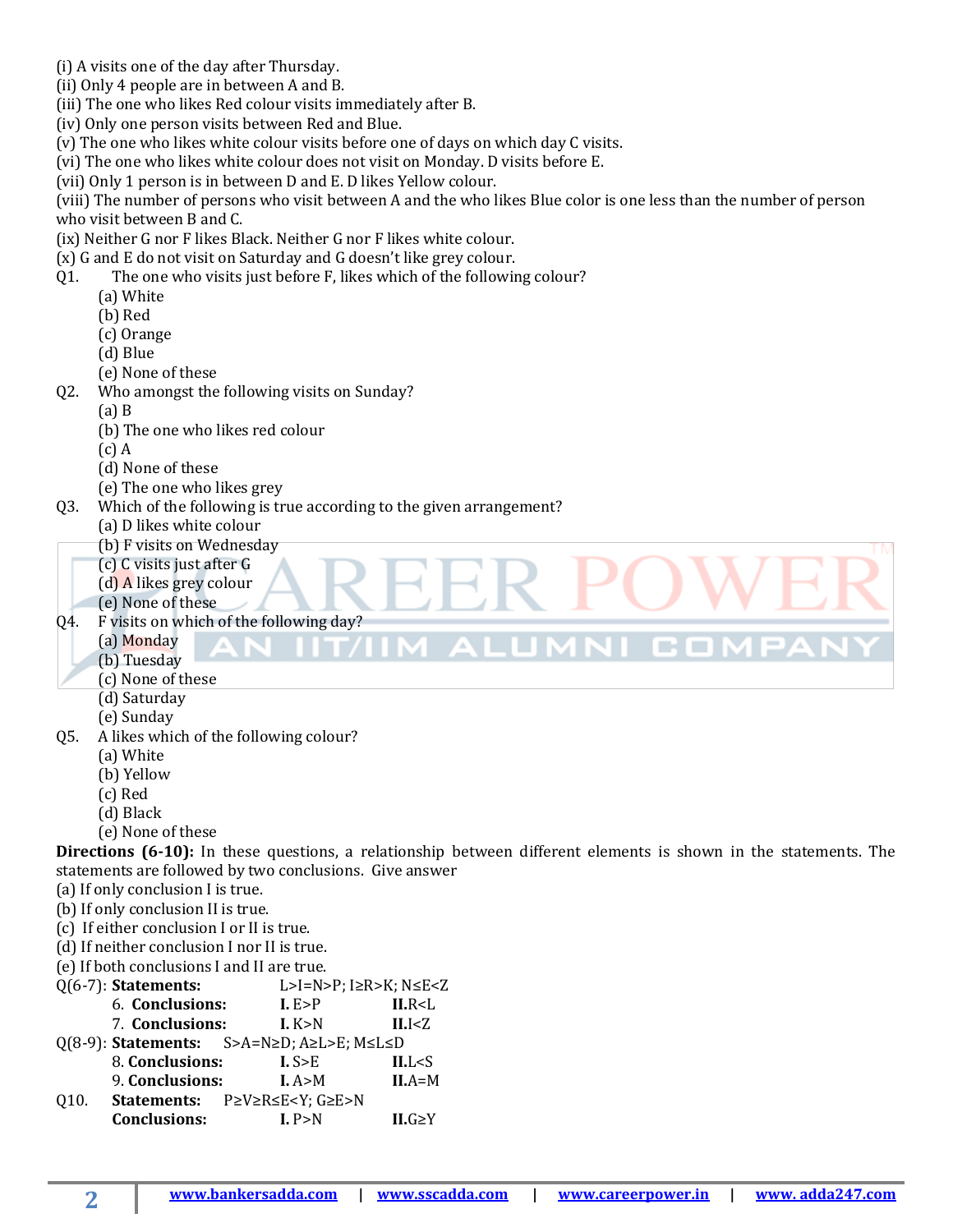**Directions (11-15):** Study the following information and answer the given questions:

A, B, C, D, E, F, G & H are eight friends and sitting around a circular table but not necessarily in same order. Some of them are facing inside and some of them are facing outside. A sits third to right of H. There is two people sits between H and B. C sits second to left of B. There is three people sits between B and E. D is second to left of F, who is not immediate neighbor of A. Immediate neighbours of H faces same direction as H. F sits third to left of A, who faces centre. The immediate neighbors of A face opposite to the direction of A.

| Q11. Who is sitting third to right of F?                                      |
|-------------------------------------------------------------------------------|
| $(a)$ $C$                                                                     |
| $(b)$ $B$                                                                     |
| $(c)$ A                                                                       |
| $(d)$ E                                                                       |
| $(e)$ D                                                                       |
| Q12. Who is facing inside?                                                    |
| $(a)$ AD                                                                      |
| (b) AGH                                                                       |
| $(c)$ AB                                                                      |
| $(d)$ ADC                                                                     |
| (e) None of these                                                             |
| Q13. Who sits opposite to H?                                                  |
| $(a)$ A                                                                       |
| $(b)$ D                                                                       |
| (c) F                                                                         |
| $(d)$ E<br>$(e)$ G                                                            |
| Q14. How many people are siting between C and B, when counted from left of C? |
| $(a)$ Two<br>ГM                                                               |
| (b) Three                                                                     |
| $(c)$ One                                                                     |
| (d) Four                                                                      |
| $(e)$ Five                                                                    |
| Q15. Who is sitting exactly between D and C when counted from right of D?     |
| $(a)$ HE                                                                      |
| $(b)$ CE                                                                      |
| $(c)$ FH                                                                      |

- (d) BF
- (e) DF

**Directions (16-20):** Study the following information carefully and answer the questions:

Ten persons are sitting in 2 parallel rows containing 5 persons in each row. In 1<sup>st</sup> row M, N, O, P and Q are seated and are facing south. In 2nd row, U, V, X, Y and Z are seated and are facing north. Therefore in the given seating arrangement, each member seated in a row faces another member of the other row. They like different colours Red, Orange, Blue, Brown, Black, White, Yellow, Pink, Peach, and Grey (not necessarily in same order).

M doesn't like brown and P likes black. Y sits third to the left of U, who likes yellow. M faces immediate neighbour of Y, who likes orange. The one who likes peach sits at extreme end. O sits second to the right of M. The one who likes red faces the one who likes pink but M doesn't like pink. Only one person sits between N and P. V and Z are immediate neighbours. Z does not face M and N, who doesn't like grey. The one who faces U likes white. The one who faces an immediate neighbour of Y likes brown.

Q16. How many persons are seated between N and the one who likes white?

- (a) None
- (b) One
- (c) Two
- (d) Three
- (e) None of these

Q17. Who amongst the following faces P?

- (a) U
- (b) The one who likes pink
- (c) X
- (d) N

**3**

(e) The one who likes grey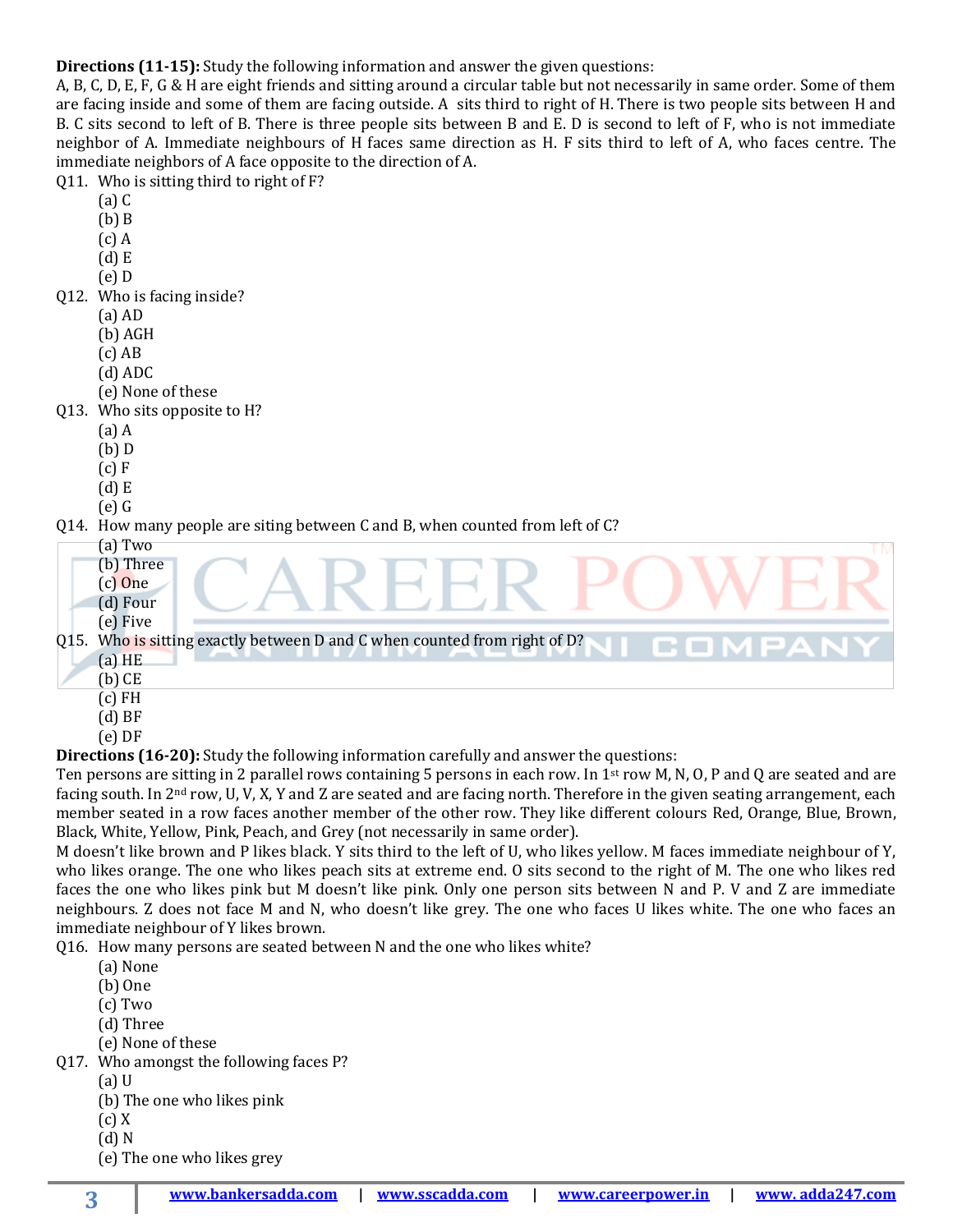- Q18. Which of the following is true regarding M?
	- (a) N and X are immediate neighbours of M
	- (b) M sits at one of the extreme ends of the line.
	- (c) M likes black.
	- (d) P sits immediate left of M
	- (e) None of these
- Q19. Who amongst the following pair sits exactly in the middle of the rows?
	- (a) M, Z
	- (b) P, Y
	- (c) None of these
	- (d) U, N
	- (e) M, V
- Q20. V likes which of the following colour?
	- (a) Brown
	- (b) Pink
	- (c) Black
	- (d) White
	- (e) None of these

## OR

**Directions (16-20):** Study the following information carefully and answer the question given below:

Eight people viz. P, Q, R, S, T, U, V and W are sitting in a straight line. They all are facing north. Each one of them has a different age i.e. 8, 11, 15, 17, 21, 25, 27 and 30 year, but not necessarily in the same order. The following conditions are given below.

\* P sits one of the extreme ends of the row. There are three person sits between P and the one, who is 11 year old. R sits third to the left of the person, who is 17 year old. The person, who is 17 year old, is not immediate neighbour of the person, who is 11 year old. R is not 11 year old. P is not 17 year old.

\* Q is 15 year old. S is not the youngest person. R is older than P but his age is a not whole square number. There are as many person sits between P and R is same as the person sits between W and the person, who is 30 year old.

\* T sits immediate left of the person, who is 8 year old. Q sits third to the left of S. Youngest person sits extreme right end of the row. Persons,who sits left of W are younger than W. U is older than V.Q does not sit at extreme left end.

- Q16. Who among the following person sits extreme right end of the row?
	- (a) U
	- (b) P
	- (c) V
	- $(d)$  Q
	- (e) None of these
- Q17. How many persons are older than S?
	- (a) 3
	- (b) 5
	- (c) 0
	- (d) 6
	- (e) 4
- Q18. How many persons are sits between the person, who is 25 year old and the person, who sits immediate right of U? (a) None
	- (b) Three
	- (c) Five
	- (d) Six
	- (e) One

**4**

- Q19. Which of the following statement is true according to the given conditions?
	- (a) R sits third to the right of P.
	- (b) R sits immediate left of S.
	- (c) All are true
	- (d) T is 17 year old.
	- (e) W sits immediate right of the person, who is 15 year old.
- Q20. Who among the following persons sits extreme ends of the row?
	- (a) W, The person who is 21 year old.
		- (b) The person, who is 21 year old and V.
		- (c) P and The person, who is 15 year old.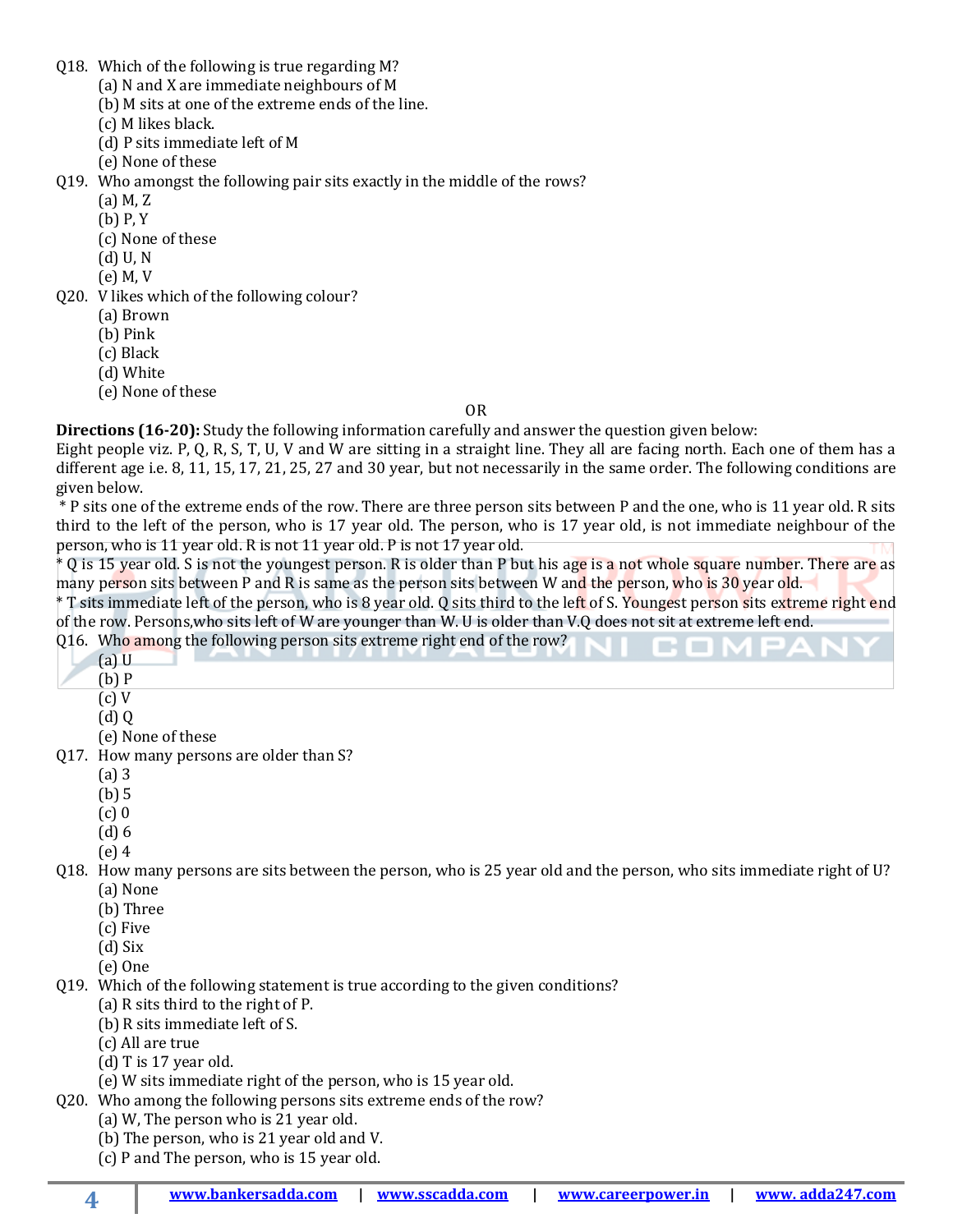(e) Q and The person, who is 8 year old.

**Direction (21-25):** In each of the questions below are given four statements followed by two conclusions numbered I & II. You have to take the given statements to be true even if they seem to be at variance with commonly known facts. Read all the conclusions and then decide which of the given conclusions logically follows from the given statements disregarding commonly known facts.

(a) If only conclusion I is true (b) If only conclusion II is true (c) If either conclusion I or II is true (d) If neither conclusion I nor II is true (e) If both conclusion I and II are true **Q(21-22): Statements:** All remarks are feedbacks. Some feedbacks are words. No word is a digit. Q21. **Conclusions:** I.Some feedbacks are definitely not digits. II.All digits being feedbacks is a possibility. Q22. **Conclusions:** I.All remarks being words is a possibility. II.At least some remarks are digits. Q23. **Statements:** Some files are boxes. All boxes are cartons. No carton is a plastic. **Conclusions:** I. No file is a plastic. II.Some files are plastics. Q24. **Statements:** Some desks are chairs. Some chairs are seats. No seat is a table. **Conclusions:** I.All desks can never be tables. II.Some chairs are definitely not tables. Q25. **Statements:** All routes are ways. JI CON All ways are paths. Some ways are bridges.  **Conclusions:**I.Atleast some bridges are routes. II .All routes being bridges is a possibility. OR **Directions (21-25):** Study the following information to answer the given questions. In a certain code, 'detaileventyearthis' is written as 'bi gvocst' 'eventrevised ofawaited' is written as 'tm oc da pu' 'ofdetailresultsfirst' is written as 'nhmk tm gv'

'awaitedgreatyearof' is written as 'da strx tm'

Q21. In the given code language, what does the code 'mk' stand for?

- (a) Either 'detail' or 'year'
- (b) this
- (c) of
- (d) Either 'first' or 'results'
- (e) great

Q22. What is the code for 'awaited' in the given code language?

- (a) tm
- (b) rx
- (c) st
- (d) da
- (e) None of these

Q23. What is the code for 'event' in the given code language?

- (a) nh
	- (b) oc
	- (c) gv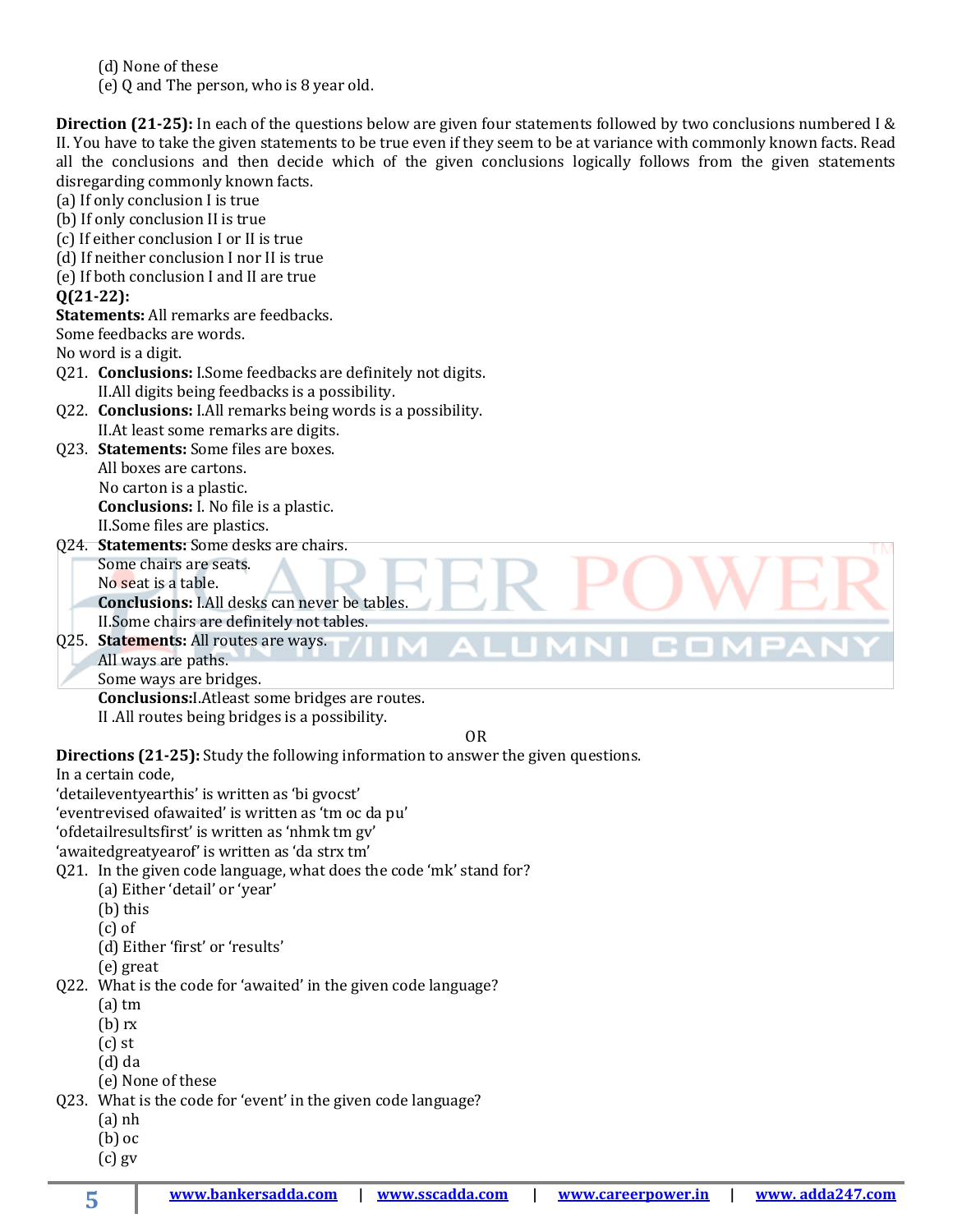- (d) pu
- (e) rx Q24. What may be the possible code for 'awaitedrevised' in the given code language?
	- (a) ve be
	- (b) danh
	- (c) nhve
	- (d) pu da
	- (e) bi da

Q25. If 'of year home' is written as 'aj tm st' in the given code language, then what is the code for 'home revised this'? (a) ajgvnh

- (b) puaj bi
- 
- (c) nh bi pu
- (d) bi da aj
- (e) ajocpu

Q26. How Many such pairs of letters are there in the word '**TRANSFER**', each of which has as many letters between them in the word as they have between them in the English alphabet?

- (a) None
- (b) One
- (c) Three
- (d) More than three
- (e) Two

## Q27. What should come in place of question mark (?) in the following series based on the above arrangement?

- **BED EIG HMJ KQM ?**
- (a) PUN
- (b) OUQ
- (c) NUQ
- (d) NUP
- (e) NUR

## **Directions (28-29):** Read the following information carefully to answer the given questions.

R is the sister of Q. M is the father of R. V is the son of Q. C is the maternal grandfather of V. M does not have married

daughter.

- Q28. How is R related to V?
	- (a) Uncle
	- (b) Aunt
	- (c) Mother
	- (d) Can't be determined
	- (e) Nephew
- Q29. If B is married to Q, then how is B related to M?
	- (a) Grandson
	- (b) Son-in-law
	- (c) Son
	- (d) Daughter-in-law
	- (e) Can't be determined

**Directions (30-32):** Read the following information carefully to answer the given questions.

A certain number of persons are seated in a row. The Row is arranged in a vertical manner and all are facing to north direction. Ranjan sits fourth from the left end of the row. There are two person sit between Ranjan and Seema. Puja sits immediate right of Seema. There are as many person sit between Puja and Seema as sit between Dinesh and Pooja. Dinesh does not sit to the left of Ranjan.

Q30. How many person sits between Ranjan and Dinesh?

- (a) 3
- (b) None
- (c) 5
- (d) 4
- (e) 1
- Q31. What is the position of Puja with respect to Ranjan?
	- (a) Immediate right
	- (b) Third to the left
	- (c) None of these